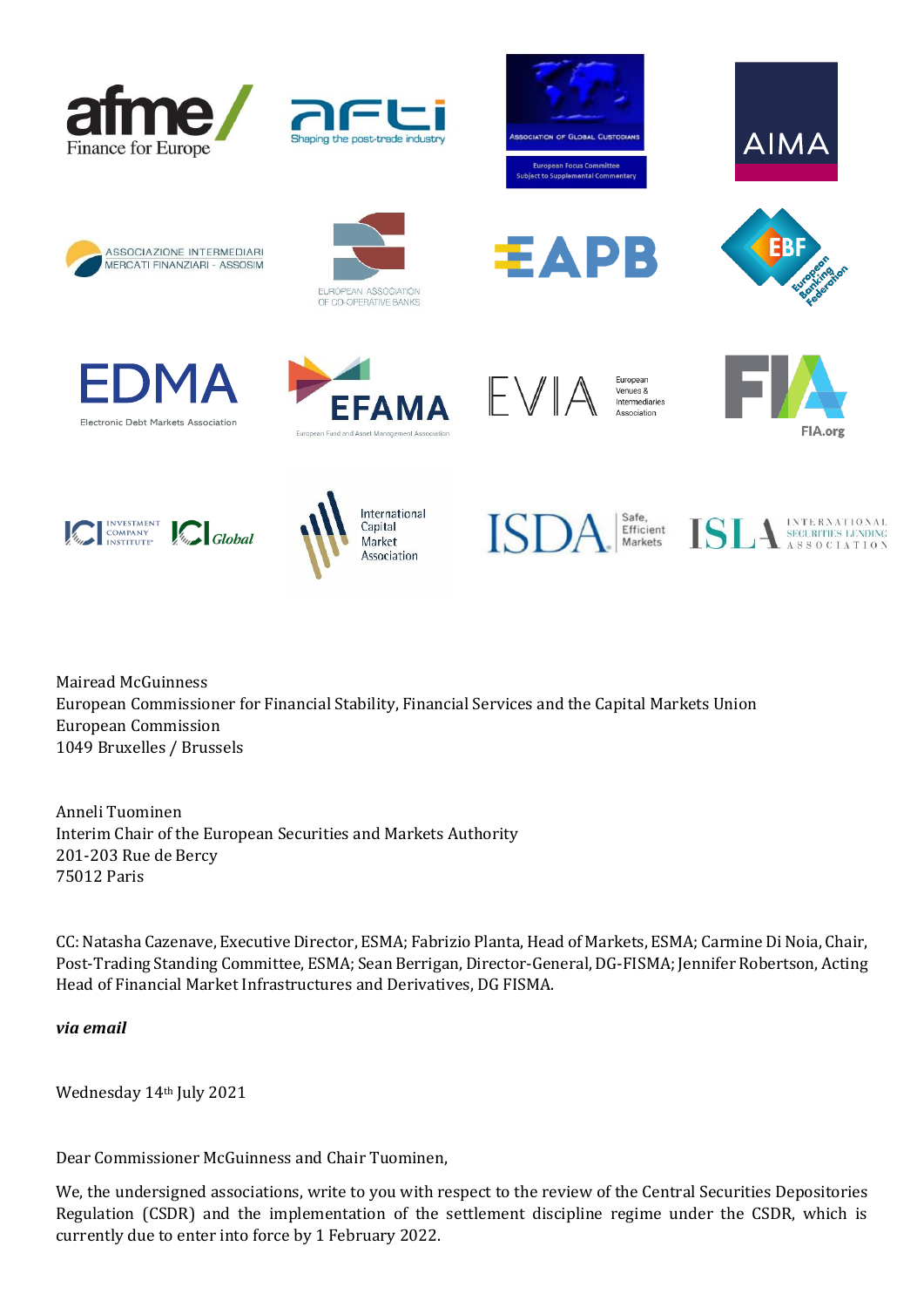We welcome the Report from the European Commission on the CSDR, published on 1 July 2021, in particular Section 4.4 on reducing disproportionate burdens and costs related to settlement discipline. We fully support the Commission's intention to consider amendments to the mandatory buy-in regime under the CSDR, subject to an impact assessment. The Commission's signal is a very positive step towards delivering an effective settlement discipline regime that achieves its objectives and avoids harmful consequences for Europe's capital markets and investors1.

We believe that the appropriate and prudent course of action is to subject the mandatory buy-in rules to revision by the co-legislators, with a view to enacting the necessary amendments, before attempting implementation. Enforcing the current rules, only to revise them at a later date, would not only risk damaging the competitiveness of EU capital markets and increasing costs for investors, but would also lead to a duplication of efforts and significant unnecessary disruption for all market participants.

The Joint Associations therefore request ESMA and the Commission to take action to ensure that the mandatory buy-in rules for non-CCP transactions are not subject to application on 1 February 2022, when the relevant RTS is currently set to enter into force, and to provide clarity to market participants on the matter on an urgent basis.

The implementation of the current rules, in our view, would lead to reduced market liquidity, disproportionately increase costs for issuers and investors, and ultimately place EU financial institutions and their clients at a competitive disadvantage. This would have a particularly adverse impact on smaller market participants, including corporates trying to access capital markets on a less regular basis, like SMEs, which would not be in line with the objectives of the Capital Markets Union. The implementation is a considerable endeavour requiring major technology and operational changes, as well as a large-scale global contractual repapering exercise, that would potentially need to be carried out twice, once before February 2022 and a second time after the review is completed. As well as increasing costs, this will cause unnecessary disruption and legal uncertainty for both EU and non-EU investors. We note that for a contractual repapering exercise of this magnitude, firms typically begin this process an average of 10 months before an implementation deadline.

We note that action to provide legal certainty to market participants that they will not be required to duplicate implementation efforts would be in line with the European Commission's Better Regulation agenda, which seeks to "eliminat[e] unnecessary costs that are currently born by companies while making the EU financial market more integrated, efficient and safe to facilitate investment."

In addition, there are a substantial number of open questions pending with the European Commission and ESMA, which need to be answered well ahead of the current implementation date in order to make the necessary amendments to systems, processes and contractual arrangements. Without these answers, market participants are not able to fully implement the CSDR provisions, especially the mandatory buy-ins rules, and cannot complete their preparations.

**We therefore believe that the implementation of the mandatory buy-in rules should be urgently disapplied through an appropriate regulatory mechanism that provides legal certainty to market participants**. Subject to receiving the necessary clarifications, this should not affect the application in February 2022 of other appropriate aspects of the Settlement Discipline Regime that we believe will improve settlement efficiency in the EU, including cash penalties, where considerable progress has been made towards implementation.

The Joint Associations remain fully supportive of the Capital Markets Union project. As part of this, we are committed to further improving settlement efficiency in Europe's capital markets and are committed to achieving this in a way that preserves market liquidity, does not disproportionately increase costs for issuers and investors, and does not place EU capital markets at a competitive disadvantage.

We remain at your disposal should you require further information, and reiterate our desire to work collaboratively on this important topic.

<sup>1</sup> We also note and welcome that the European Parliament invited the Commission to review the settlement discipline regime in view of the COVID-19 crisis and Brexit in its resolution on further development of the Capital Markets Union (October 2020).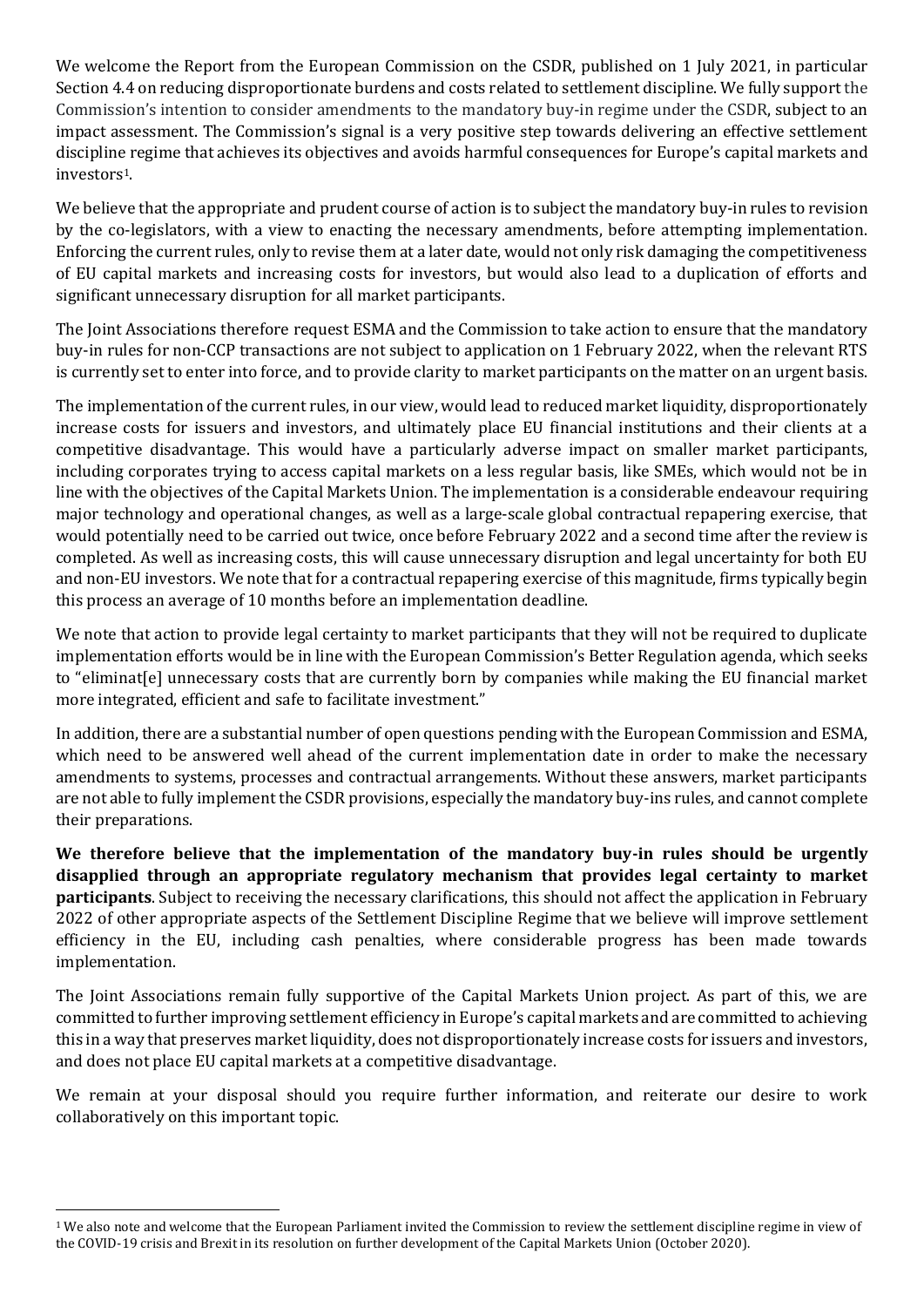Yours sincerely,

**Thalia Chryssikou** Chair AFME

**Stéphanie Saint-Pé** Déléguée Générale AFTI

**John Siena** Chair AGC European Focus Committee

**Jack Inglis** Chief Executive Officer AIMA

Chief Executive Officer

**Wim Mijs**

**Walt Lukken** President and CEO

EBF

FIA

**Gianluigi Gugliotta** Secretary General Assosim

**Nina Schindler** Chief Executive Officer **EACB** 

**Tanguy van der Werve**

Director General

EFAMA

**Marcel Roy** Secretary General EAPB

**Alexander McDonald** Chief Executive Officer EVIA

**Jennifer S. Choi** Chief Counsel ICI Global

**David Bullen** Secretary General

EDMA

**Martin Scheck** Chief Executive Officer ICMA

**Scott O'Malia** Chief Executive Officer ISDA

**Andrew Dyson** Chief Executive Officer ISLA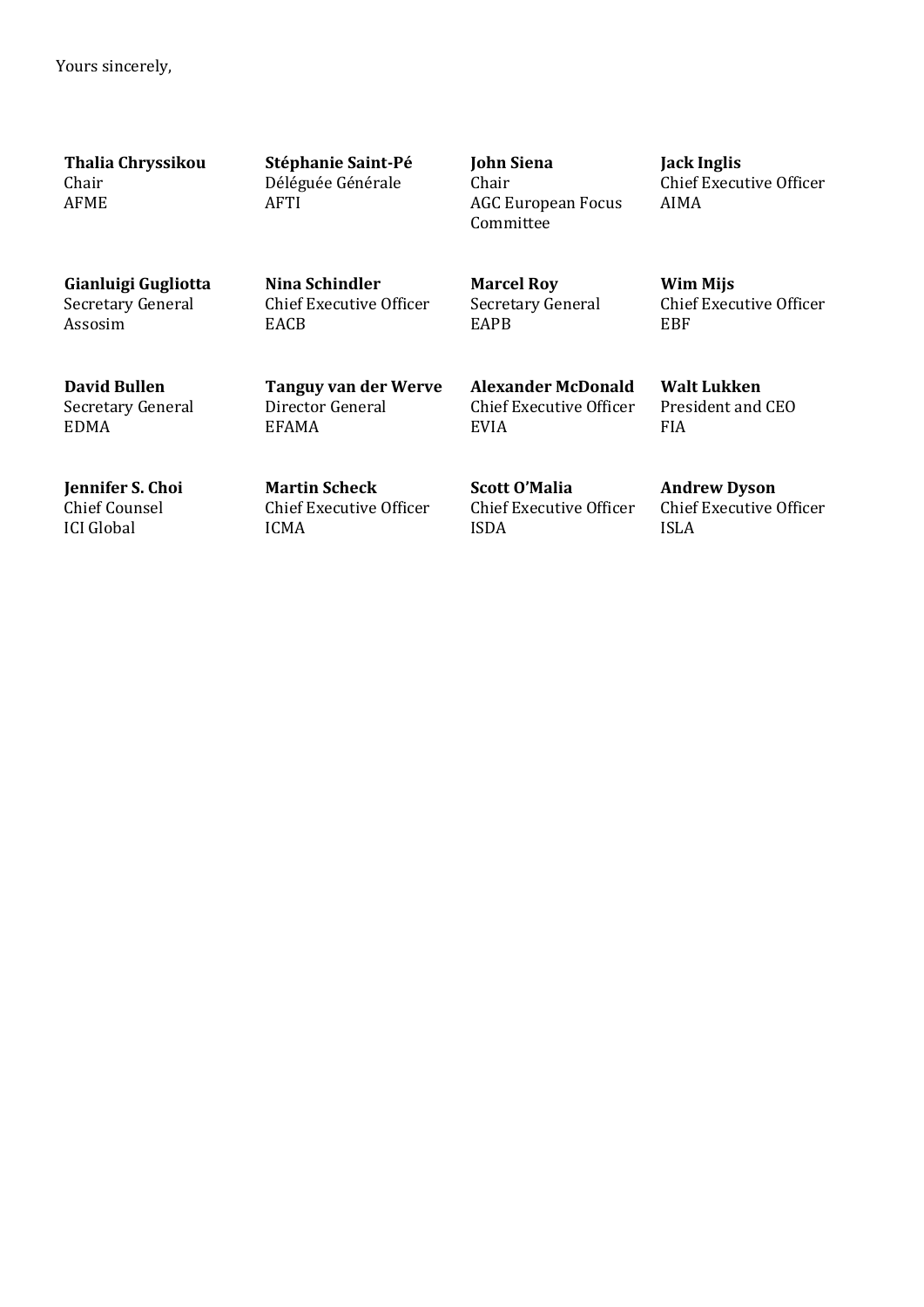# **Annex 1 – Information about signatory organisations**

### About AFME:

The Association for Financial Markets in Europe (AFME) is the voice of all Europe's wholesale financial markets, providing expertise across a broad range of regulatory and capital markets issues. We represent the leading global and European banks and other significant capital market players. We advocate for deep and integrated European capital markets which serve the needs of companies and investors, supporting economic growth and benefiting society. We aim to act as a bridge between market participants and policy makers across Europe, drawing on our strong and long-standing relationships, our technical knowledge and fact-based work.

### About AFTI:

The Association Française des Professionnels des Titres (AFTI), is the leading association representing posttrade businesses in France and Europe. AFTI has over 100 members covering a wide range of activities, including market infrastructures, custodians, account holders and depositaries, issuer services providers, as well as reporting and data providers. All together, they employ about 28,000 people in Europe of which 16,000 are in France. Members acting as financial intermediaries account for 26% of European custody activity, with €55.6 trillion in assets under custody and 25-30% of the European fund asset servicing sector (depositaries and fund administrators). In addition, in 2016, French market infrastructures settled 29 million instructions (CSD) and cleared 730 million transactions (CCP).

### About AGC:

Established in 1996, the Association of Global Custodians (the "AGC") is a group of 12 global financial institutions that each provides securities custody and asset-servicing functions primarily to institutional cross-border investors worldwide. As a non-partisan advocacy organization, the Association represents members' common interests on regulatory matters and market structure. The member banks are competitors, and the Association does not involve itself in member commercial activities or take positions concerning how members should conduct their custody and related businesses. The members of the Association of Global Custodians are: BNP Paribas; BNY Mellon; Brown Brothers Harriman & Co; Citibank, N.A.; Deutsche Bank; HSBC Securities Services; JP Morgan; Northern Trust; RBC Investor & Treasury Services; Skandinaviska Enskilda Banken; Standard Chartered Bank; and State Street Bank and Trust Company.

### About AIMA:

The Alternative Investment Management Association (AIMA) is the global representative of the alternative investment industry, with around 2,000 corporate members in over 60 countries. AIMA's fund manager members collectively manage more than \$2 trillion in hedge fund and private credit assets.

### About ASSOSIM:

ASSOSIM represents the interests of the intermediaries active on the Italian financial markets, namely, Italian investment firms, investment banks and subsidiaries of foreign investment services providers. Its members account for nearly the entire amount of the transactions carried out in the Italian stock markets as from Italy, and more than 80% when considering cross border transactions.

### About EACB:

The European Association of Co-operative Banks (EACB) represents, promotes and defends the common interests of its 27 member institutions and of cooperative banks, with regard to banking as well as to cooperative legislation. Founded in 1970, today the EACB is a leading professional lobbying association in the European banking industry. Co-operative banks play a major role in the financial and economic system. They contribute widely to stability thanks to their anti-cyclical behaviour, they are driver of local and social growth with 2.700 locally operating banks and 43.000 outlets, they serve 214 million customers, mainly consumers, SMEs and communities. Europe's co-operative banks represent 85 million members and 705.000 employees and have an average market share in Europe of about 20%.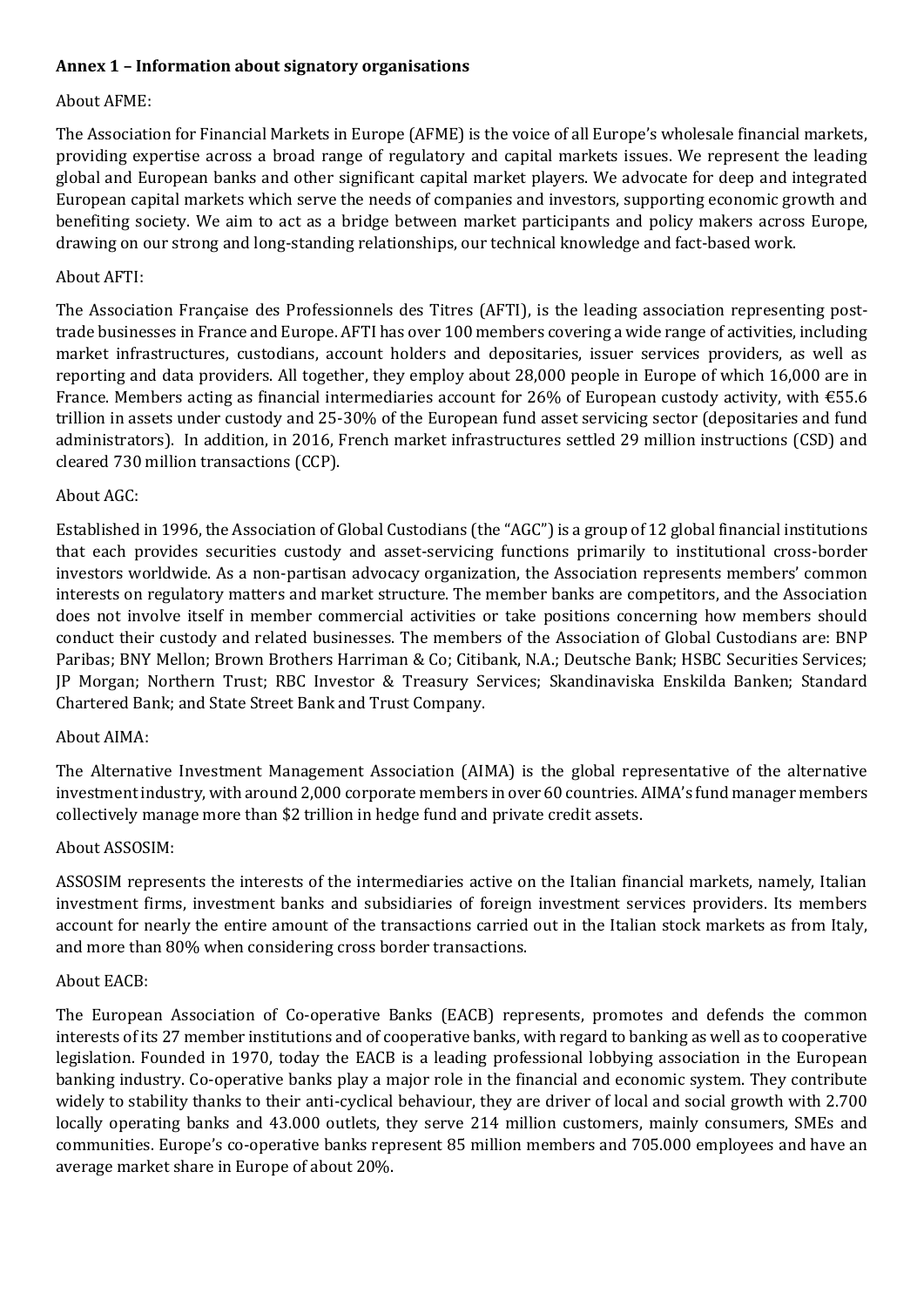# About EAPB:

The European Association of Public Banks (EAPB) gathers member organisations (financial institutions, funding agencies, public banks, associations of public banks and banks with similar interests) from 15 European Member States and countries, representing directly and indirectly the interests of over 90 financial institutions towards the EU and other European stakeholders. With a combined balance sheet total of about EUR 3,500 billion and a market share of around 15%, EAPB members constitute an essential part of the European financial sector.

# About EBF:

The European Banking Federation is the voice of the European banking sector, bringing together 32 national banking associations in Europe that together represent a significant majority of all banking assets in Europe, with 3,500 banks - large and small, wholesale and retail, local and international – while employing approximately two million people. EBF members represent banks that make available loans to the European economy in excess of €20 trillion and that reliably handle more than 400 million payment transactions per day. Launched in 1960, the EBF is committed to a single market for financial services in the European Union and to supporting policies that foster economic growth.

# About EDMA:

Electronic Debt Markets Association represents the common interests of companies whose primary business is the operation of regulated electronic fixed income trading venues (multilateral trading facilities and regulated markets) in Europe. EDMA seeks to foster and promote liquid, transparent, safe and fair markets and act as the voice and a source of consultation between the members in their roles as operators of such venues. EDMA projects collective views on regulatory matters and market structure topics to governments, policy makers and regulators for the benefit of the electronic fixed income markets. Our 7 members are: BGC Fenics, Bloomberg, BrokerTec, Liquidnet, MarketAxess, MTS and Tradeweb. More information at [www.edmae.org](http://www.edmae.org/)

# About EFAMA:

EFAMA, the voice of the European investment management industry, represents 28 Member Associations, 57 Corporate Members and 23 Associate Members. At end Q4 2020, total net assets of European investment funds reached EUR 18.8 trillion. These assets were managed by more than 34,350 UCITS (Undertakings for Collective Investments in Transferable Securities) and almost 29,650 AIFs (Alternative Investment Funds). At the end of Q2 2020, assets managed by European asset managers as investment funds and discretionary mandates amounted to an estimated EUR 24.9 trillion. More information is available at [www.efama.org](http://www.efama.org/)

### About EVIA:

The European Venues and Intermediaries' Association promotes and enhances the value and competitiveness of Wholesale Market Venues, Platforms and Arranging Intermediaries by providing members with co-ordination and a common voice to foster and promote liquid, transparent and fair markets. It maintains a clear focus and direction, building a credible reputation upon 50 years of history, by acting as a focal point for the industry and providing clear direction to their members when communicating with central banks, governments, policy makers, and regulators. Its core strength is the ability to consolidate views and data and act as a common voice for an industry operating in a complex and closely regulated environment, by acting as a central point for the industry and providing clear communication with central banks, governments, policy makers, and regulators. It provides specific standards and maintains a clear focus and direction for the participant s and stakeholders across the market ecosystem, building upon a credible reputation from over 50 years of experience.

### About FIA:

FIA is the leading global trade organization for the futures, options and centrally cleared derivatives markets, with offices in Brussels, London, Singapore and Washington, D.C. FIA's membership includes clearing firms, exchanges, clearinghouses, trading firms and commodities specialists from about 50 countries as well as technology vendors, law firms and other professional service providers. FIA's mission is to:

- support open, transparent and competitive markets,
- protect and enhance the integrity of the financial system, and
- promote high standards of professional conduct.